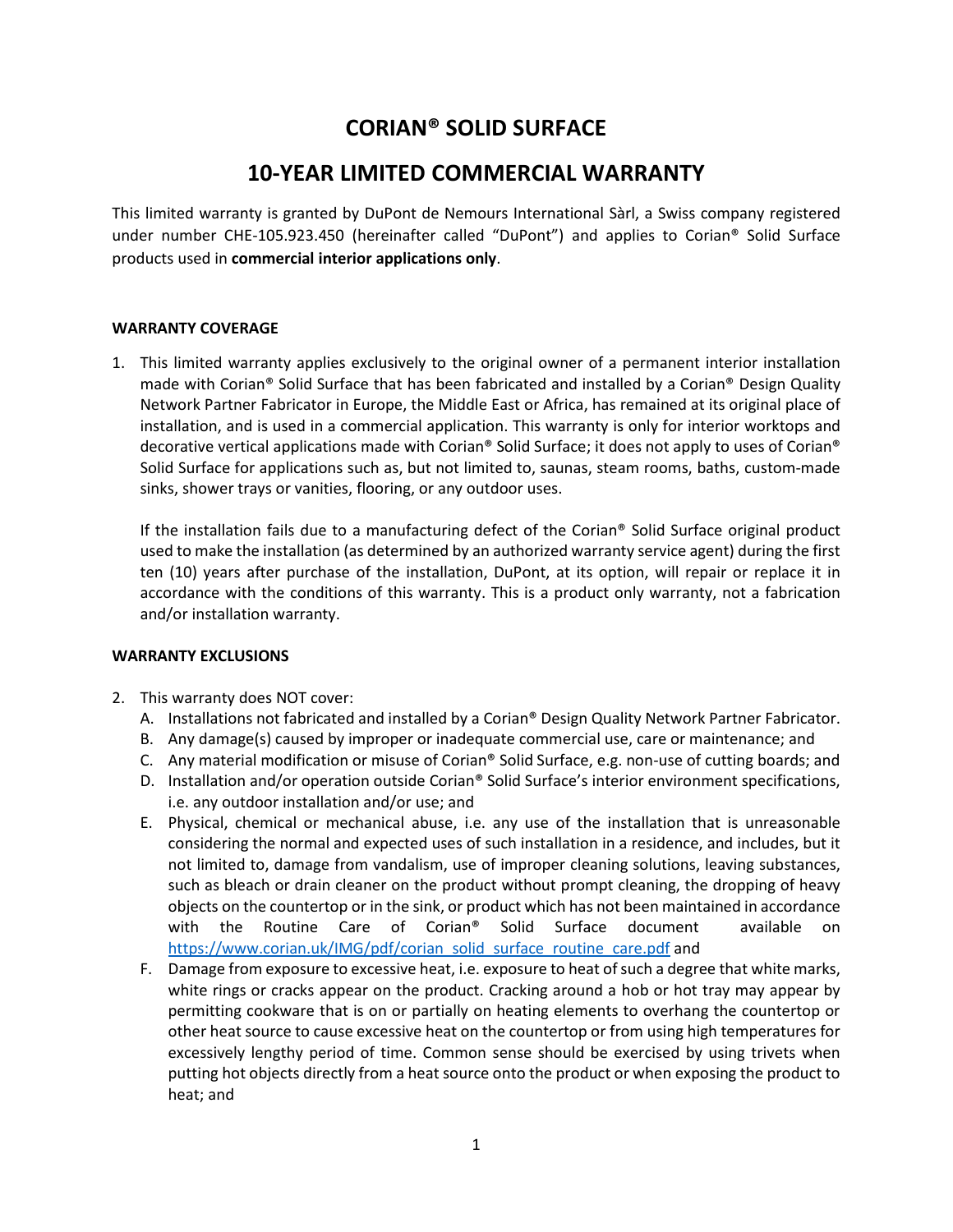- G. Installations not made in accordance with the installation procedure in force at the time of installation or improper installation site preparation or maintenance; and
- H. Custom-made shapes, including those thermoformed, such as shower trays, baths, sinks and bowls, made with Corian® Solid Surface and resulting from an additional production process on a Corian® Solid Surface sheet/shape as produced by DuPont; and
- I. Faulty or incorrect fabrication or installation or issues resulting therefrom, such as but not limited to joint failure, insufficient structural support and incorrect expansion gaps; and
- J. Damage arising from structural support or movement; and
- K. Damage caused in whole or in part by architectural and engineering design; and
- L. Variations in colour and/or pattern on repairs or replacement performed under this warranty. Customers are advised to retain a piece of the Corian® Solid Surface used for their installation, in case this is required for any repair work. As with most materials, variations in colour and design can occur between production batches. If customer material is not available for repair or replacement work, DuPont cannot guarantee an exact color match with pre-existing material, and such colour-match remedial issues will not be covered under the warranty; and
- M. Damage caused by an Act of God (such as weather effects or fire); and
- N. Installations which have been moved from their original place of installation; and
- O. Installations which were showroom models; and
- P. Any use or maintenance of Corian<sup>®</sup> Solid Surface not in accordance with the use and care instructions in the Routine Care of Corian® Solid Surface document available on [https://www.corian.uk/IMG/pdf/corian\\_solid\\_surface\\_routine\\_care.pdf](https://www.corian.uk/IMG/pdf/corian_solid_surface_routine_care.pdf) and
- Q. Scratches and ordinary wear & tear.

## **REPAIR OR REPLACE; WARRANTY SERVICE**

- 3. When a claim is valid under this warranty, DuPont will provide a replacement product. It may be determined, solely at the discretion of DuPont or its appointed representative, that a repair will be performed instead of providing a replacement product. It is understood that DuPont has no obligation whatsoever to perform such repair, but may, at its option, elect to do so. In such event DuPont or its appointed representative will perform the necessary repair, including cost of labour in the actual performance of the repair of the product. Any other costs associated with or arising from the repair will be the responsibility of the owner.
- 4. If any repair or replacement of your Corian Solid Surface installation is made under this warranty, this warranty will continue from the original date of purchase of the installation.
- 5. **To request service under this warranty, please contact directly the source from which you purchased your Corian® Solid Surface promptly following discovery of alleged defect**. Proof of purchase in the form of an invoice clearly showing the date of purchase and showing that the installation was performed by a Corian® Design Quality Network Partner Fabricator needs to be submitted with the claim (no installation invoice will mean no coverage), in order to qualify for repair or replacement under this warranty.
- 7. Prior to any replacement or repair of Corian® Solid Surface, DuPont reserves the right to inspect, or have its duly appointed representative inspect, the alleged defective Corian® Solid Surface product and structure into which it was installed or request you to perform such inspections and/or tests and forward the results thereof to DuPont or its duly appointed representative.